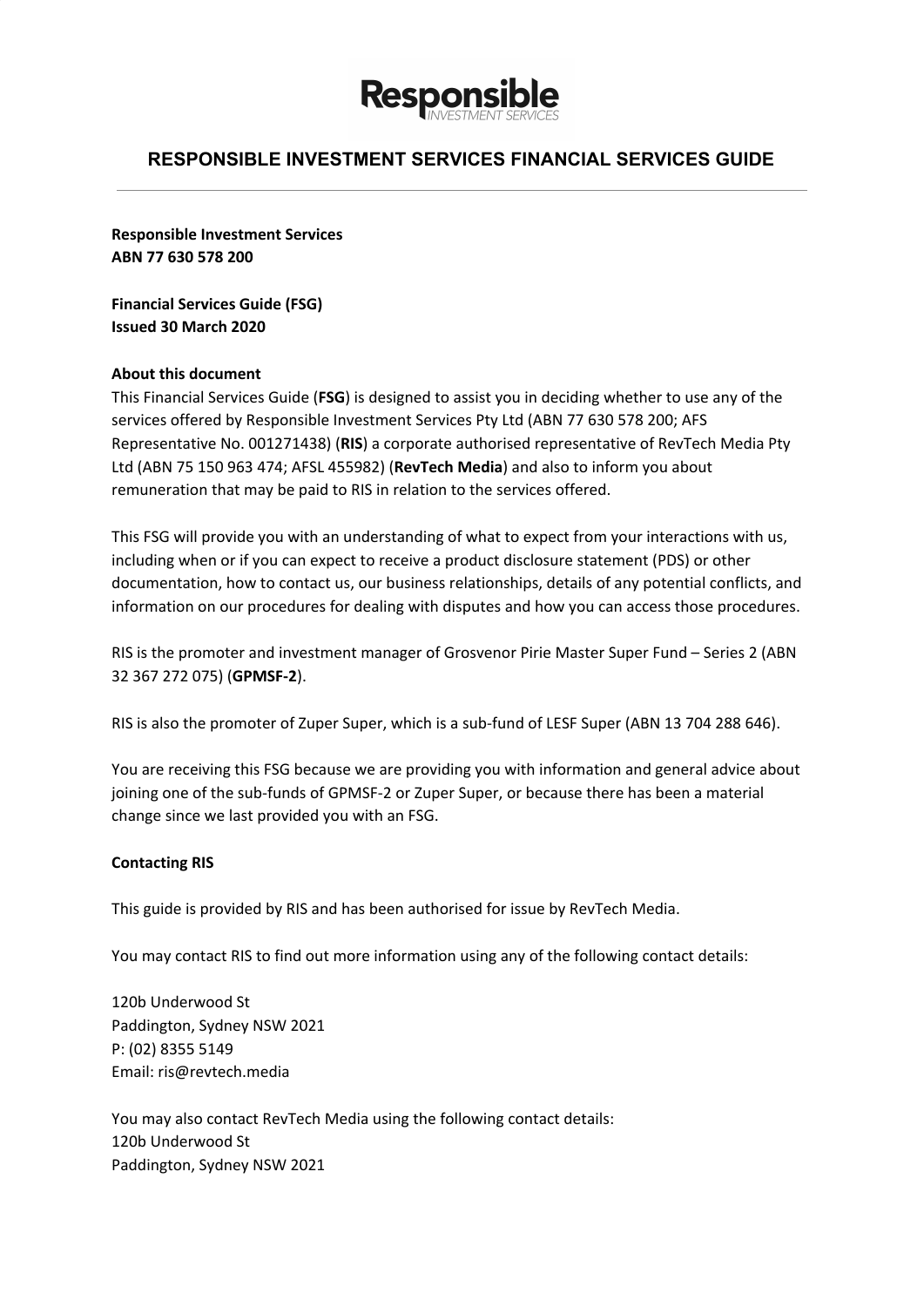

P: (02) 8355 5149

Email: compliance@revtech.media

# **Why you should read this document**

This FSG contains important information that will help you decide whether you should choose RIS to provide you with general financial advice in relation to the sub-funds of GPMSF-2 or Zuper Super. It covers:

- The services and products we are authorised to provide you with;
- How RIS is paid for providing you with those services;
- How you can lodge a complaint with us and external parties if you are unhappy about something; and
- The compensation arrangements which we have in place.

# **Authorised financial services and financial products**

RIS is authorised by RevTech Media to:

- Provide general financial product advice on, and arrange to deal in, superannuation and life insurance products to retail clients; and
- Arrange to deal in basic deposit products, managed investment schemes and securities, to wholesale clients.

When providing services around the promotion of the sub-funds of GPMSF-2 and Zuper Super, RIS acts on behalf of RevTech Media Pty Ltd.

RIS is not authorised to provide any personal advice to retail clients in relation to financial products. This means that we will not take into account your personal objectives, financial situation or needs in relation to any advice we provide. Accordingly, a Statement of Advice will not be provided but where applicable, we will provide you with a relevant disclosure document (such as a PDS) or provide you with directions to obtain a copy of the same.

We will not give you personal advice in our regular updates or marketing material. We will not give you personal advice when you visit our website, visit our social media platforms, receive emails or contact our Client Services Centre.

If you choose to provide one of the sub-funds of GPMSF-2 or Zuper SUPER with instructions, any advice we give you will be general in nature and may not be appropriate to your objectives, financial situation and needs.

Before you acquire any financial products, you will need to consider all of the relevant disclosure documentation (such as a PDS) and complete the application form in, or accompanying, such disclosure document.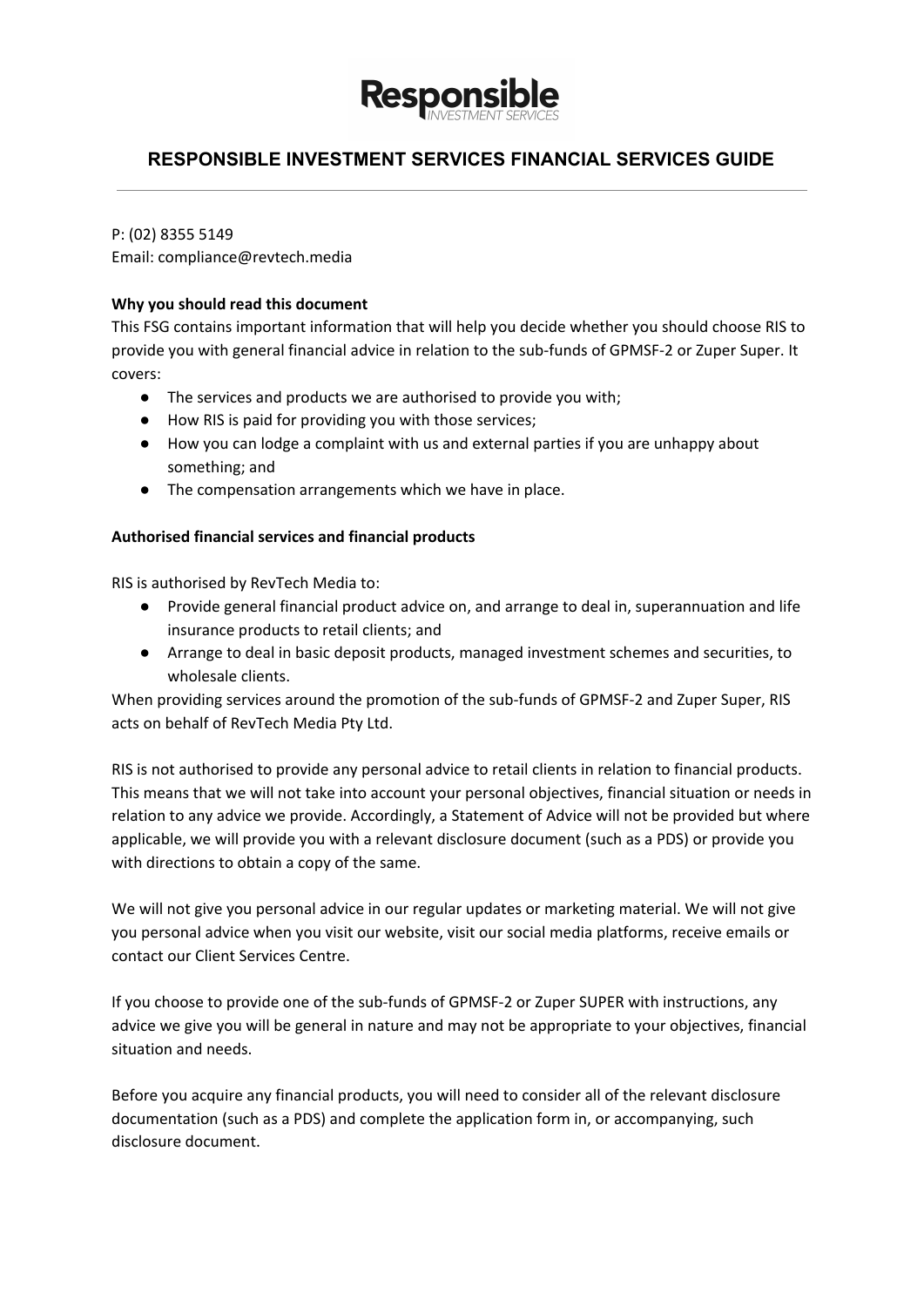

In the event that you have any doubt or uncertainty in relation to a financial product, we recommend that you should always seek independent personal advice from an experienced financial adviser licensed to provide personal advice before you decide to invest in any financial product. If you do not obtain personal advice, you face the risk that the financial products you select will not fully take into account your objectives.

## **Advisor fee**

If you have a financial adviser and you would like them to receive a commission or advice fee paid from your account in one of the sub-funds of GPMSF-2 or Zuper Super, the amount of this fee will be negotiated independently between you and your adviser. You should ensure that you always receive a Statement of Advice when receiving personal financial advice from a financial adviser. You may inform the GPMSF-2 sub-fund or Zuper Super at any time if you want to remove any advice fees from your account.

## **Related parties**

Interests in GPMSF-2 and Zuper Super are issued by Diversa Trustees Limited (ABN 49 006 421 638; AFSL 235153) and administered by OneVue Super Services Pty Limited (ABN 74 006 877 872; AFSL 246883). Insurance cover is provided to eligible members of the GPMSF-2 sub-funds by AIA Australia Limited (ABN 79 004 837 861; AFSL 230043) and eligible members of Zuper Super by Hannover Life Re of Australasia Ltd (ABN 37 062 395 484). RIS is wholly owned by Revtech Media Pty Ltd (ABN 75 150 963 474 AFSL 455982).

GPMSF-2 contains several sub-funds.

Sub-funds which are promoted internally are:

- Grosvenor Pirie Super
- Lindfield Super

Sub-funds which are promoted by external sub-promoters that have been appointed under a sub-promotion agreement with RIS are:

- Simple Choice Super promoted by Simple Financial Choices Pty Ltd (ABN 58 629 890 900; AFS Representatives No. 001269407), who is a Corporate Authorised Representative under the AFS Licence held by True Oak Investments Ltd (ABN 81 002 558 956; AFS Licence No. 238184).
- Cruelty Free Super promoted by Future Super Investment Services Pty Ltd (ABN 55 621 040 702; AFS Representative No. 001271441) who is a Corporate Authorised Representative under the AFS Licence held by Future Superannuation Holdings Pty Ltd (ABN 90 167 800 580; AFS Licence No. 482684).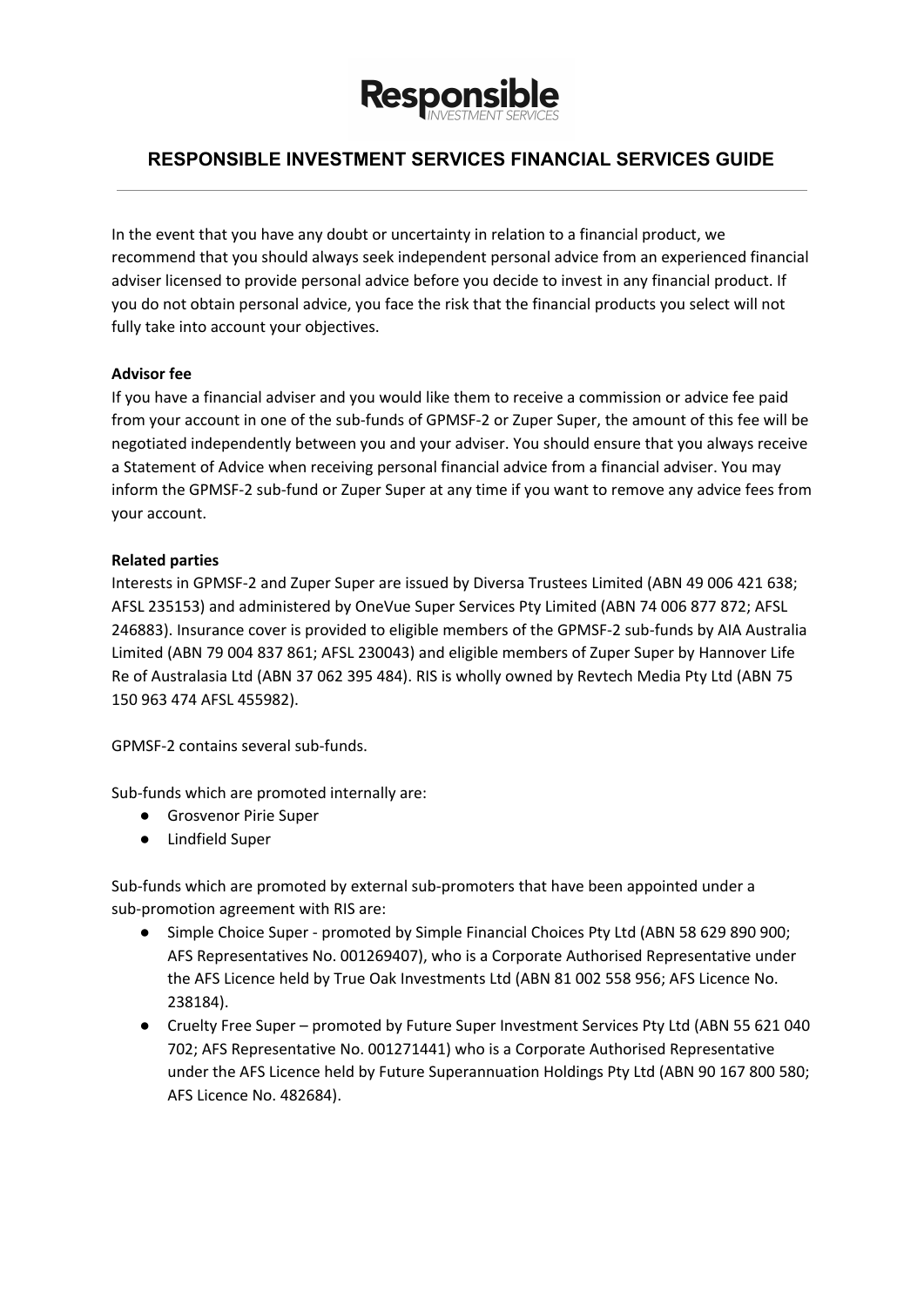

RIS also has an agreement in place with Future Super Investment Services Pty Ltd (FSIS) whereby FSIS has been appointed as sub-investment manager in respect of the management of Cruelty Free Super's investment portfolio.

RevTech Media's platforms – One Big Switch, Fifty-Up Club and 9Saver – may promote one or more of the sub-plans of GPMSF-2 and Zuper Super to consumers registered with the platforms. There is no marketing or other fee associated with this promotion.

## **Important disclosure documents**

If you are considering making one of the sub-funds of GPMSF-2 or Zuper Super your superannuation fund, you should read the Product Disclosure Statement (PDS) and other relevant documents related to the GPMSF-2 sub-fund or Zuper Super. These documents contain important information about the sub-fund, including its key features, fees, benefits and risks.

The disclosure documents for each of the GPMSF-2 sub-funds are available at [www.gpml.com.au/superannuation-products.](http://www.gpml.com.au/superannuation-products) The disclosure documents for Zuper Super are available at [www.zuper.com.au/superannuation/forms/documents](http://www.zuper.com.au/superannuation/forms/documents).

### **Remuneration for the financial services provided**

### Promoter fee

In the role as Fund Promoter, RIS receives a portion of the management fees (being the total fees and costs charged to members of GPMSF-2 sub funds and Zuper Super) equal to the balance of the total fee minus any investment and administration fees and the fund expense and operational risk reserves accrued in the calculation of the unit price. This fee is paid by Diversa Trustees Limited to distribute and support the GPSMF-2 sub funds and Zuper Super. This fee is included in the total costs outlined in the PDS of each sub-fund and is not an additional fee.

In respect of the sub-funds which have a sub-promoter, RIS distributes some of this fee to each of the sub-promoters.

### Investment management fee

RIS is paid an investment management fee by Diversa in respect of the investment management of the GPMSF-2 sub-funds. The fee differs depending on the GPMSF-2 sub-fund. This fee is included in the total costs outlined in the PDS of each GPMSF-2 sub-fund and is not an additional fee. RIS distributes some of the investment management fee to the sub investment manager.

# Referral fee

RIS may pay a referral fee to third parties who refer individuals to one or more of the GPMSF-2 sub-funds or Zuper Super. This is not an additional fee directly payable by you. Information about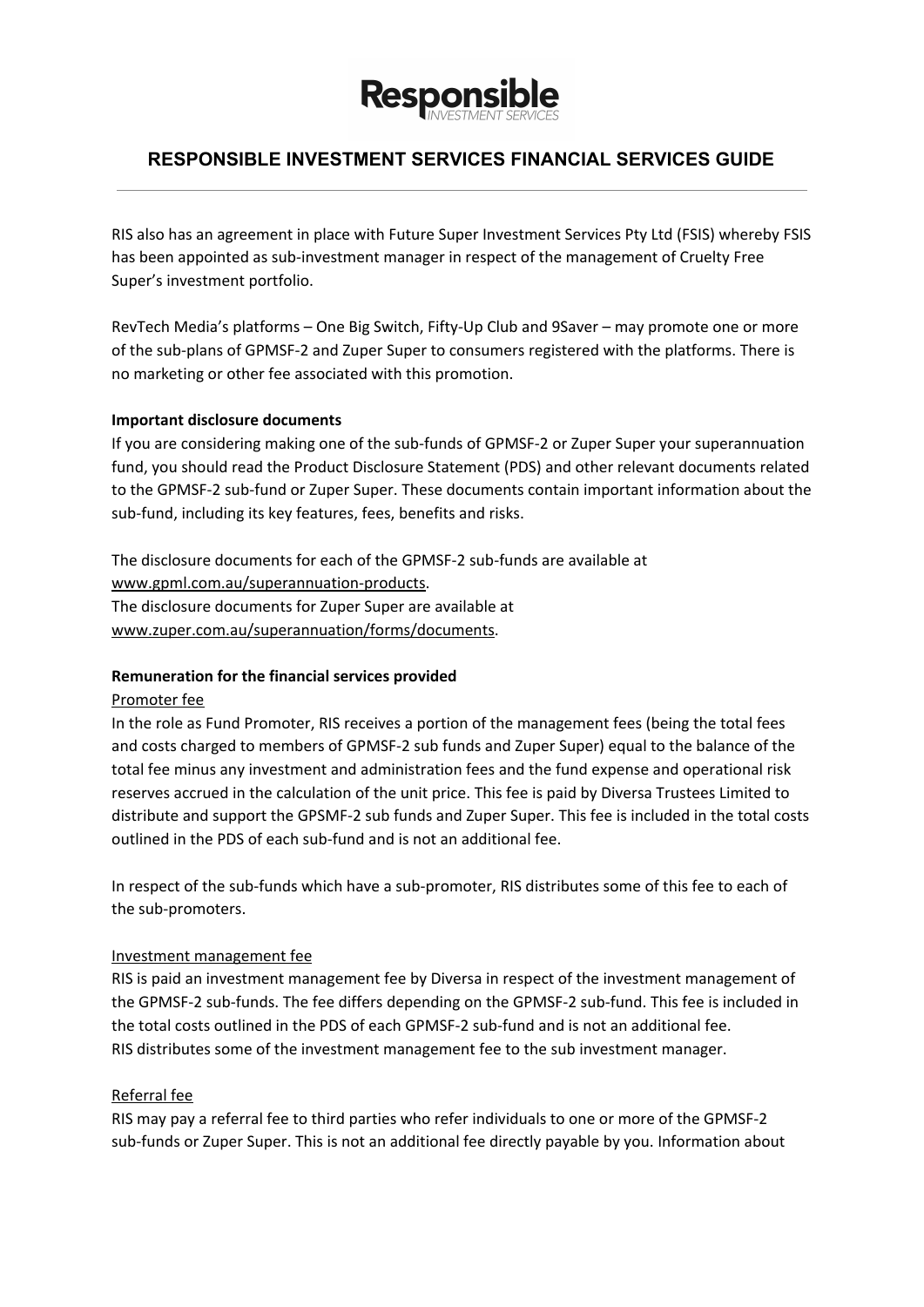

the referral fee will be disclosed by the third-party recipient, as part of their communications with you.

## Staff remuneration

Our staff receive a salary plus superannuation and may receive bonuses and other benefits from time to time. Staff do not receive commissions for providing general advice to you or if you choose to open an account with a GPMSF-2 sub-fund or Zuper Super.

## **Compensation arrangements**

We have adequate professional indemnity insurance in place to cover RIS for the financial services we provide.

Our compensation arrangements are in accordance with the requirements of the s.912B of the Corporations Act 2001. You do not have a direct right to claim under this insurance.

## **Enquiries and complaints**

If you are dissatisfied or have a complaint about the financial services RIS provides to you, you should take the following steps.

1. Contact RIS and tell us about your complaint and to request a copy of our Enquiries and Complaints procedure. Phone: (02) 8355 5149 Email: ris@revtech.media Mail: Responsible Investment Services, 120b Underwood St Paddington, Sydney NSW 2021

We'll acknowledge your complaint within 2 working days of its receipt and aim to resolve your complaint within 45 days. A written response will be made within the 90-day limit prescribed by superannuation legislation.

2. If you are not satisfied with the response from us or have not received a response within the legislated time frame, you may refer your complaint to the Australian Financial Complaints Authority (**AFCA**), an independent and free dispute resolution body. Australian Financial Complaints Authority Phone: 1800 931 678 (free call) Email: [info@afca.org.au](mailto:info@afca.org.au) Website: www.afca.org.au Mail: GPO Box 3, Melbourne VIC 3001

Time limits may apply to complain to AFCA and so you should act promptly or otherwise consult the AFCA website to find out if or when the time limit relevant to your circumstances expires.